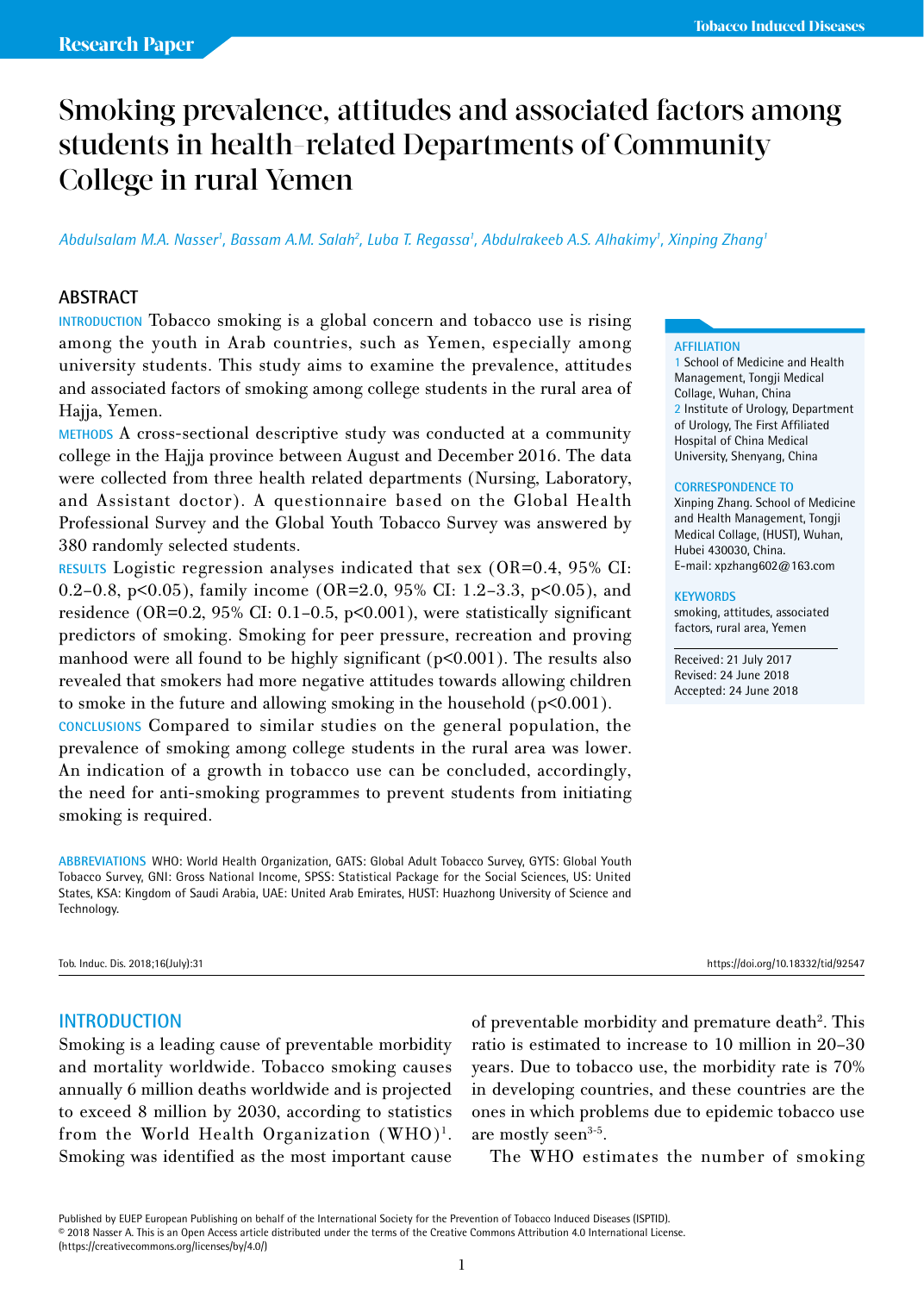individuals as 1.1 billion, globally. A total of 700 million male smokers are located in developing countries, and 47% of men and 12% of women smoke a total of 6 trillion cigarettes a year worldwide<sup>5</sup>. According to the Global Youth Tobacco Survey (GYTS) conducted in 2001, in five Arab countries in the Middle East, approximately 10% of youths (13–15 years of age) use different kinds of tobacco products<sup>6</sup>.

On the other hand, a recent study on smoking among Arab-American adolescents found that 26.6% of the studied sample smoked waterpipes<sup>7</sup>, emphasizing the increasing trend of this form of smoking among Arab youths. In Lebanon and Jordan, studies have reported that the prevalence of waterpipe smoking was more common than cigarette smoking among university students<sup>8,9</sup>.

A household survey conducted by the WHO in some Arab countries in 2012 stated that the prevalence of smoking any tobacco product among those aged >15 years in 2009 was 24% and 1% in the KSA, 46% and 31% in Lebanon, 47% and 6% in Jordan, 35% and 4% in Kuwait, 34% and 8% in Bahrain, 58% and 5% in Tunisia, and 35% and 11% in Yemen, among males and females, respectively<sup>10</sup>. Based on the Global Adult Tobacco Survey (GATS) conducted on the population aged ≥15 years in Qatar in 2013, the results indicated that the prevalence of waterpipe use was 4.9% and  $1.6\%$  among males and females, respectively<sup>11</sup>. On the other hand, a report from the WHO on the global tobacco epidemic, conducted on the population aged 15 years or more in Yemen in 2017 concluded that the estimated prevalence of smoking was 18.7% among both sexes $^{12}$ .

However, the prevalence of smoking, especially among university students, is largely unknown in many of these Arab countries, including Yemen, and to the best of our knowledge, no student-based survey has been conducted on the prevalence of smoking and its associated factors in the rural area of Hajja, Yemen.

The goal of the study is to determine the ratio, attitudes and associated factors of smoking among college students in the rural area of Hajja, Yemen.

# **METHODS**

A cross-sectional descriptive study was done during the winter course of the 2016 academic year upon the approval from the review board of the community college located in the Hajja province of Yemen. A self-administered, anonymous questionnaire about smoking, attitudes and associated factors was completed by college students in three different health-related departments of the community college (Nursing, Laboratory, and Assistant doctor).

#### **Sample**

The community college has seven departments. All three health-related departments namely Nursing, Laboratory, and Assistant doctor were purposively selected. We aimed to recruit >35% from the total 1093 students registered at these three healthrelated departments in 2016, based on the total number of students in each department of not equal size; the sample from each department was chosen to represent proportionately the total number of students in that department. Hence, about 400 (36.6%) students were randomly selected and invited to take part in the survey. All 400 students approached agreed to complete the questionnaire, yielding a response rate of 100%. Due to incorrect filling in, 20 questionnaires were discarded and a total of 380 (response rate 95%) were analysed.

#### **Data collection**

Questionnaire forms were delivered to students in their classrooms during breaks and were collected as soon as they were completed. Students had been informed that questionnaire participation was voluntary, their identity would not be recorded on the form, all the data in the questionnaire would be used for research purposes, and no penalty would be applied against non-participants.

The questions gathered information about basic demographic properties and issues regarding tobacco usage, including participants' points of view, smoking behaviours, habits and attitudes. The questionnaire was in Arabic and English, and derived from models based on the Global Youth Tobacco Survey<sup>13</sup> and Global Health Professional Survey<sup>14</sup>.

The first items (sociodemographic profile) covered sex, age, type of college, marital status, residence, grade, family economic situation and smoking style (both cigarette and waterpipe). This was followed by questions about attitudes and beliefs concerning smoking (smoking or not, smoking reasons, allowing children to smoke in the future, prohibiting smoking at home, and prohibiting it in public areas).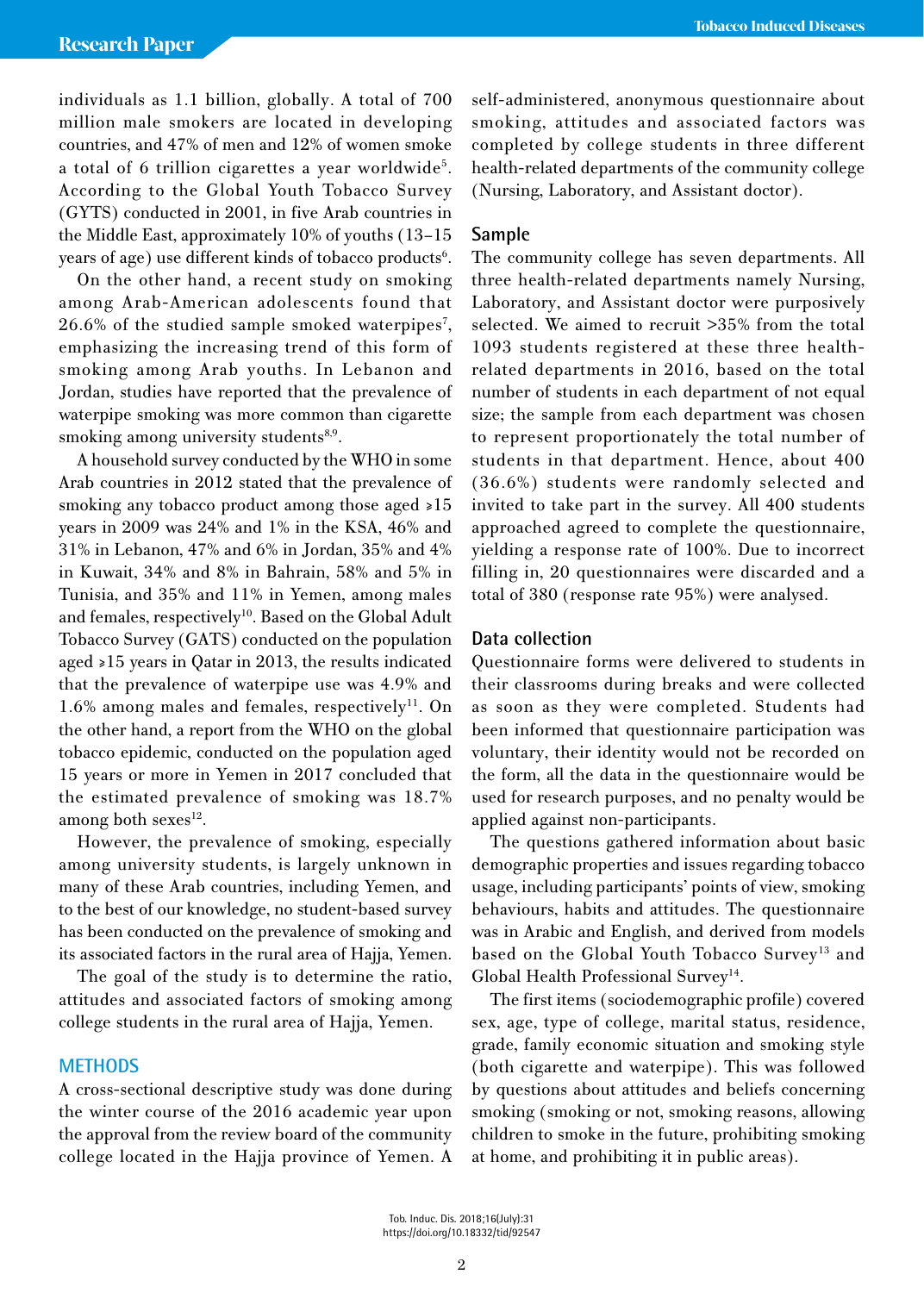# **Definition**

Smoking status was established in accordance with the WHO criteria for cigarette smoking and the criteria set by Maziak et al. for waterpipe smoking<sup>15,16</sup>. Smokers in this survey referred to subjects who at the time of the survey smoked either regularly one cigarette/day or more, or one waterpipe/week. Nonsmokers were defined as students who never smoked one cigarette in their lifetime and who did not smoke at all during the time of the survey.

According to World Bank's country and lending categorizations (2016), Yemen<sup>17</sup> was in the lowermiddle-income economies with a Gross National Income (GNI) per capita per year of US\$ 1006–3955. Therefore, the family income item was categorized into low (US\$ < 100/month), middle (US\$ >100– 200/month) and high (US\$ >200–300/month).

# **Statistical analysis**

The computer package SPSS version 20 was used for data analysis. Data were presented as numbers and percentages, and were compared using a chisquared test. Logistic regression was also applied to investigate the relationship between tobacco usage and the socio-economic factors such as sex, age, marital status, study level, residence, income and college. The results based on p-value varied between highly significant, significant and not significant. Significance was considered for p< 0.05.

# **RESULTS**

# **Characteristics of the samples**

This study included a total of 380 students; 234 (61.6%) were males and 146 were females (38.4%). More than (76.1%) were aged from 18 to 24 years. The mean age was  $21.43 \pm 2.27$  years. Most of the participants were in the department of Nursing (43.4%), followed by the department of Laboratory (32.4%) and the department of Assistant doctor (24.2%). Most students were married (84.2%) and living with their parents (73.9%). About 54.5% of the students were from low-income families.

The prevalence of smoking was higher among students who were living in dormitories than those who were living with their families  $(23.2\% \text{ vs } 8.5\%, \text{p} < 0.001)$ . Similarly, it was higher among students from low-income families compared to those from average and high-income ones (15.9%, 10.8% and 3.2%, respectively, p<0.05) (Table 1).

|  |  |  |  | Table 1. Smoking status of the study sample based on the demographic characteristics in the rural area (N=380) |  |
|--|--|--|--|----------------------------------------------------------------------------------------------------------------|--|
|--|--|--|--|----------------------------------------------------------------------------------------------------------------|--|

| $\mathbf{n}$ (%)<br>$\left(\begin{smallmatrix} 0 \\ 0 \end{smallmatrix}\right)$<br>$\mathbf{n}$ $\left(\% \right)$<br><b>Characteristics</b><br>$\chi^2$<br>$\mathbf{n}$ | $\boldsymbol{p}$<br>0.747 |
|--------------------------------------------------------------------------------------------------------------------------------------------------------------------------|---------------------------|
|                                                                                                                                                                          |                           |
| Age (years)                                                                                                                                                              |                           |
| 5(10.2)<br>44 (89.8)<br>49<br>12.9<br>0.688<br>< 18                                                                                                                      |                           |
| 38(13.1)<br>251 (86.9)<br>$18 - 24$<br>289<br>76.1                                                                                                                       |                           |
| 4(9.5)<br>38(90.5)<br>Over 24<br>42<br>11.1                                                                                                                              |                           |
| <b>College Department</b>                                                                                                                                                |                           |
| 23 (13.9)<br>142 (86.1)<br>0.677<br>Nursing<br>165<br>43.4                                                                                                               | 0.719                     |
| Laboratory<br>14 (11.4)<br>109(88.6)<br>123<br>32.4                                                                                                                      |                           |
| <b>Assistant Doctor</b><br>10(10.9)<br>82 (89.1)<br>92<br>24.2                                                                                                           |                           |
| Marital status                                                                                                                                                           |                           |
| 39 (12.2)<br>281 (87.8)<br>Married<br>84.2<br>320<br>0.061                                                                                                               | 0.831                     |
| Single<br>8(13.3)<br>52 (86.7)<br>60<br>15.8                                                                                                                             |                           |
| Study level                                                                                                                                                              |                           |
| 28(10.4)<br>241 (89.6)<br>First-year<br>269<br>70.8<br>4.289                                                                                                             | 0.118                     |
| 11(20.4)<br>Second-year<br>14.2<br>43 (79.6)<br>54                                                                                                                       |                           |
| Third-year<br>8(14.0)<br>49 (86.0)<br>15.0<br>57                                                                                                                         |                           |
| Residence                                                                                                                                                                |                           |
| 24(8.5)<br>257 (91.5)<br>With family<br>73.9<br>281<br>14.578                                                                                                            | < 0.000                   |
| Dormitory<br>23(23.2)<br>76 (76.8)<br>99<br>26.1                                                                                                                         |                           |
| Family monthly income                                                                                                                                                    |                           |
| 33(15.9)<br>207<br>54.5<br>174(84.1)<br>7.469<br>Low                                                                                                                     | 0.022                     |
| 12(10.8)<br>99 (89.2)<br>111<br>29.2<br>Average                                                                                                                          |                           |
| 2(3.2)<br>60 (96.8)<br>High<br>62<br>16.3                                                                                                                                |                           |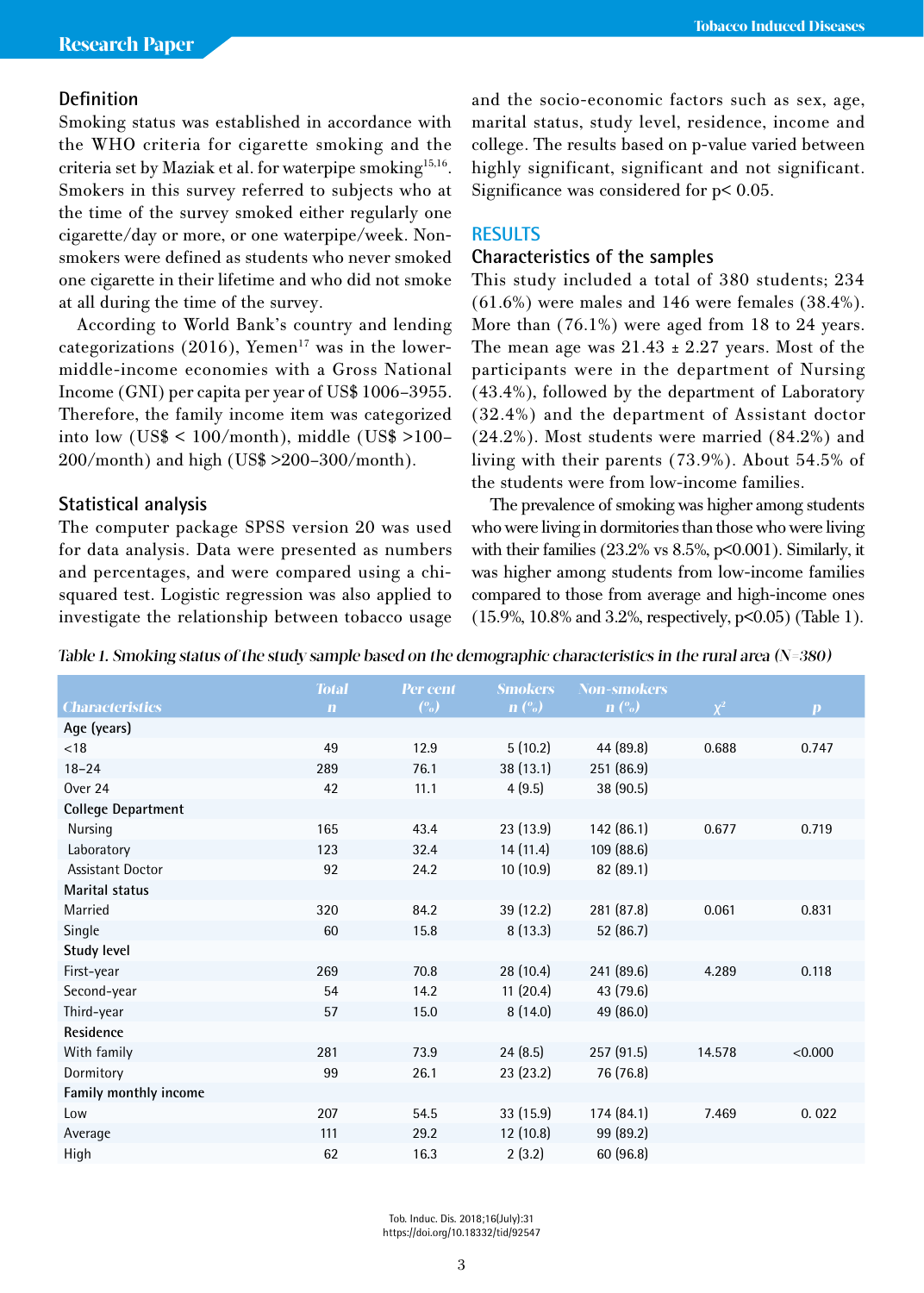The total prevalence of smoking among students was 12.4% (cigarettes 7.4% and waterpipe 5.0%). No student reported to be a dual user of cigarettes and waterpipe. The prevalence of cigarette smoking among males was 10.3% and 2.7% for females, while the prevalence of waterpipe smoking among males was  $0.0\%$  and  $13.0\%$  among females ( $p<0.001$ ).

Table 2 shows factors that were associated with being a smoker. The covariates examined were gender (female vs male), age (<18, 18–24 years and over 24 years), study level (first, second and third year), marital status (single vs married), family income (low, average, high), residence (dormitory vs family home) and college departments (Nursing,

# Table 2. Relationship between demographic factors and smoking among college students in the rural area

| <b>Variable</b>        | β        | <b>SE</b> | $Wald - y^2$ | п     | <b>OR (95% CI)</b> |
|------------------------|----------|-----------|--------------|-------|--------------------|
| Sex                    | $-0.883$ | 0.345     | 6.554        | 0.010 | $0.4(0.2 - 0.8)$   |
| Age                    | 0.165    | 0.368     | 0.201        | 0.654 | $1.2(0.6-2.4)$     |
| Marital status         | 0.235    | 0.466     | 0.254        | 0.614 | $1.3(0.5-3.2)$     |
| Study level            | $-0.258$ | 0.214     | 1.455        | 0.228 | $0.8$ $(0.5-1.2)$  |
| Residence              | $-1.453$ | 0.351     | 17.187       | 0.000 | $0.2$ (0.1-0.5)    |
| Family income          | $-0.676$ | 0.268     | 6.349        | 0.012 | $2.0$ (1.2-3.3)    |
| College<br>departments | 0.117    | 0.218     | 0.287        | 0.592 | $1.1(0.7-1.7)$     |

β: estimated coefficient, SE: standard error, OR: odds ratio, CI: confidence interval.

Laboratory, Assistant doctors). There was a strong statistically significant association of smoking with residence  $(p<0.001)$ . Sex  $(p<0.05)$  and family income (p<0.05) were statistically associated with smoking. There was no significant association between the risk of smoking and age, marital status, College departments or study level. The logistic regression analysis indicated that females were less likely to be smokers (OR=0.4,  $95\%$  CI: 0.2–0.8) and the respondents who lived with their family were also found less likely to be smokers (OR=0.2, 95% CI: 0.1–0.5). On the other hand, the lower family income appeared to be a risk factor of being a smoker (OR=2.0, 95% CI: 1.2–3.3).

Table 3 reveals the attitudes of smokers and nonsmokers towards different smoking styles and the prohibiting of indoor or outdoor smoking areas. Smokers had a positive attitude towards smoking compared to non-smokers (100.0% vs 0.00%, p<0.001). Analysing the reasons why students tend to smoke revealed a highly significant difference (p<0.001); 15.7% of smokers versus 84.3% of nonsmokers thought that students smoke for recreational reasons, while 23.3% of smokers and 76.7% of nonsmokers believed that students may smoke because of peer pressure. Smokers appeared to have more

| Table 3. Attitudes and beliefs concerning smoking among college students in rural areas (N=380) |  |  |  |  |
|-------------------------------------------------------------------------------------------------|--|--|--|--|
|-------------------------------------------------------------------------------------------------|--|--|--|--|

|                                                          |     | <b>Total</b>     | <b>Smokers</b>   | <b>Non-smokers</b> |                |                  |
|----------------------------------------------------------|-----|------------------|------------------|--------------------|----------------|------------------|
| <b>Items</b>                                             |     | $\mathbf{n}$ (%) | $\mathbf{n}$ (%) | $\mathbf{n}$ (%)   | $\chi^2$       | $\boldsymbol{p}$ |
| Do you agree with smoking behaviour?                     |     |                  |                  |                    |                |                  |
| Yes                                                      | 18  | 4.7              | 18 (100.0)       | 0(00.0)            | Fisher's exact | < 0.000          |
| No                                                       | 362 | 95.3             | 29(8.0)          | 333 (92.0)         |                |                  |
| Why do students smoke?                                   |     |                  |                  |                    |                |                  |
| Recreation                                               | 121 | 31.8             | 19(15.7)         | 102(84.3)          | 34.171         | < 0.000          |
| Proving manhood                                          | 52  | 13.7             | 0(00.0)          | 52 (100.0)         |                |                  |
| Peer pressure                                            | 120 | 31.6             | 28 (23.3)        | 92 (76.7)          |                |                  |
| Other reasons                                            | 87  | 22.9             | 0(00.0)          | 87 (100.0)         |                |                  |
| Would you allow smoking in your<br>household?            |     |                  |                  |                    |                |                  |
| Yes                                                      | 42  | 11.1             | 27(64.3)         | 15(35.7)           | 117.426        | < 0.000          |
| No                                                       | 338 | 88.9             | 20(5.9)          | 318(94.1)          |                |                  |
| Would you allow your children to<br>Smoke in the future? |     |                  |                  |                    |                |                  |
| Yes                                                      | 18  | 4.7              | 14(77.8)         | 4(22.2)            | Fisher's exact | < 0.000          |
| No                                                       | 362 | 95.3             | 33(9.1)          | 329 (90.9)         |                |                  |
| Do you agree with banning smoking<br>in public areas?    |     |                  |                  |                    |                |                  |
| Yes                                                      | 308 | 81.1             | 34(11.0)         | 274 (89.0)         | 2.651          | 0.113            |
| <b>No</b>                                                | 72  | 18.9             | 13(18.1)         | 59 (81.9)          |                |                  |

Tob. Induc. Dis. 2018;16(July):31 https://doi.org/10.18332/tid/92547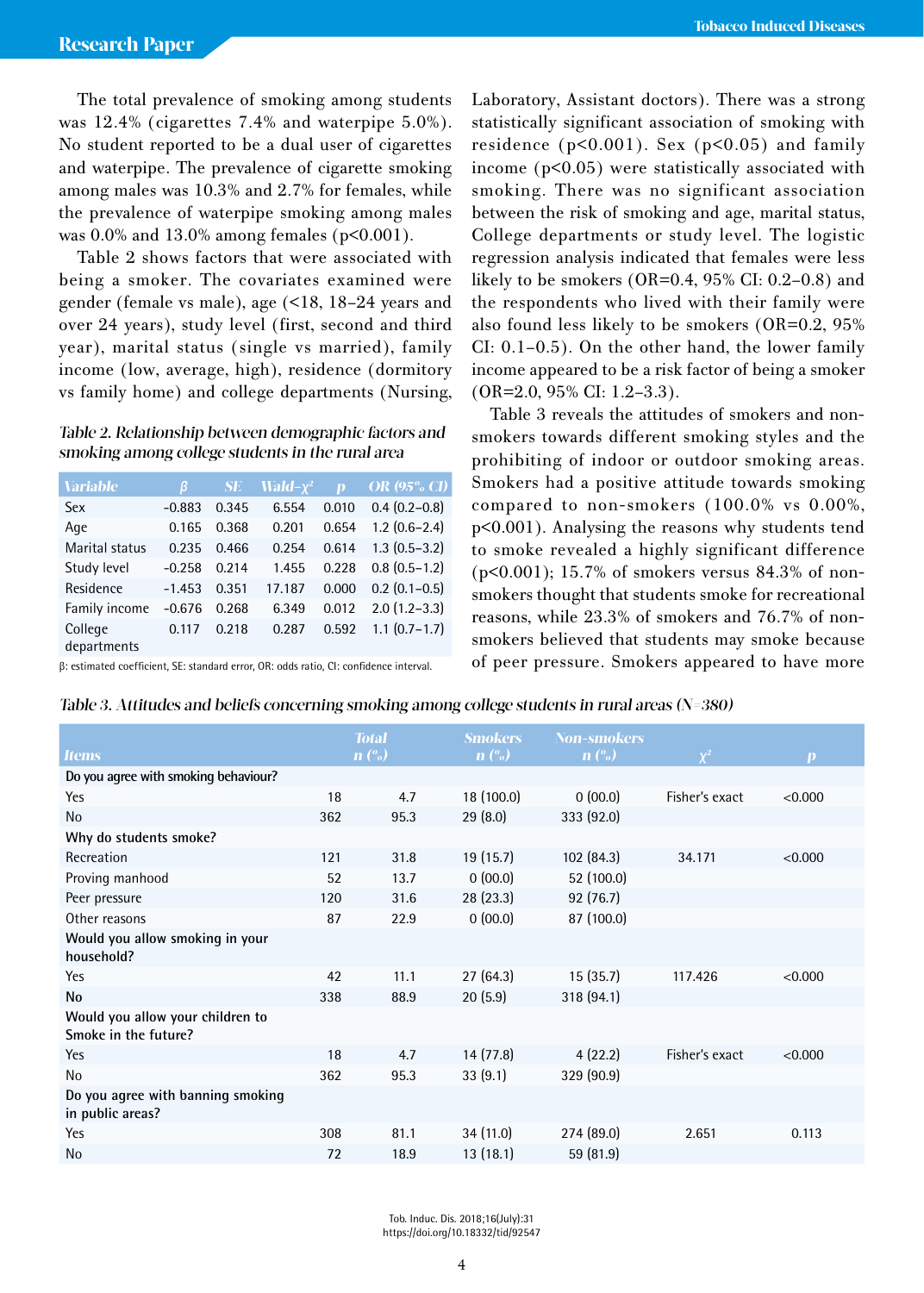negative attitudes towards allowing children to smoke in the future compared to non-smokers (77.8% and 22.2%, respectively, p<0.001). Most of the smokers would allow smoking in their household compared to non-smokers  $(64.3\% \text{ vs } 35.7\%, \text{ p} < 0.001)$ .

# **DISCUSSION**

In this study, the percentage of the prevalence of smoking among college students in rural areas was found to be 12.4%. This prevalence was higher than the prevalence rate in some equivalent studies conducted on ages ranging from 18 to 28 years in Iran  $(9.8\%)^{18}$ .

On the other hand, the prevalence rate was lower compared with the results from similar studies in Arab countries conducted among health-related students, including  $46\%$  in Kuwait<sup>19</sup>, 17.2% in Jordan<sup>20</sup>, 46.7% in Egypt<sup>21</sup> and 26.3% in Lebanon<sup>22</sup>.

In terms of smoking prevalence among males and females, the conclusions from this study are that cigarette smoking was higher for males than females, 10.3% vs 2.7%, a result in agreement with previous studies that reported on some Arab countries, such as the KSA (32.7% vs 5.9%)<sup>23</sup> and the UAE (84.6%) vs  $15.4\%)^{24}$ .

The study revealed that a greater proportion of females were waterpipe smokers compared to male smokers (13.0% vs 0.0%). Similarly, a previous study conducted in Jordan concluded that the prevalence of waterpipe smokers was higher among females than males  $(88.6\% \text{ vs } 36.6\%)^{25}$ . A Palestinian study also revealed a high rate of waterpipe smoking among female university students<sup>26</sup>. The prevalence of waterpipe smoking is predominant among female students. This reflects the fact that cigarette smoking is being replaced by waterpipe use, which is considered as an aspect of a modern lifestyle or prestige among the youth of the Eastern Mediterranean region $27,28$ . This may be attributed to the fact that cigarette smoking is regarded as inappropriate behaviour for women in Yemeni culture, unlike waterpipe smoking which is quite tolerated and socially accepted and seen in common social interactions, such as gatherings and household meetings in Arab societies, giving waterpipe smoking the privilege of being socially accepted as part of the cultural heritage.

Based on statistical analysis, smoking prevalence was highly influenced by residence, as the rate was 23.2% for students living in dormitories and 8.5% for those living with their families, in agreement with the findings of a similar study in Syria<sup>29</sup>. Gfroerer et al.<sup>30</sup> also came to the conclusion that college students in the US who lived with their parents were less likely to smoke than students who did not. The reason may be that students who live with their families are less socially, emotionally and psychologically stressed than those who live abroad in dormitories and hence more susceptible to smoking. Another reason may be friends, as indicated also by previous studies on medical students in Japan and Albania; these studies reported that friends were the most important factor associated with smoking behaviours $31,32$ .

In the current study, the prevalence rate of smoking was significantly affected by family income, that is, the percentage of smokers among students from low income families was higher than those from average and high income ones (15.9%, 10.8%, and 3.2%, respectively); this finding was found to be in conformity with the world health survey, which stated that the poorest men were over 2.5 times more likely to smoke than the richest men in numerous countries<sup>33</sup>. A possible reason also could be that students with a lower socioeconomic status had more physical, psychosocial and emotional problems.

Peer pressure and recreation were found to be the main reasons for students becoming involved in smoking, while 'proving manhood' was a major reason for non-smokers' attitudes, according to this study; similar findings were reported by previous studies<sup>34</sup>.

In this study, the attitudes of smoking and nonsmoking students towards smoking were contrasted; smokers were more tolerant of smoking at home and would be less likely to put pressure on their children not to smoke. Smokers were also less enthusiastic about prohibiting smoking in public places. Moreover, they had more negative attitudes with regard to allowing children to smoke in the future and allowing smoking in the household. Similar findings were obtained by a study in Palestine<sup>34</sup>.

The reasons for smoking identified in this study should be taken into account in the adoption of antismoking programmes, which could make them more effective and better able to influence the attitudes and behaviours of smokers. The study provides implications for policy makers. The ministry of education and higher education should apply anti-smoking programmes in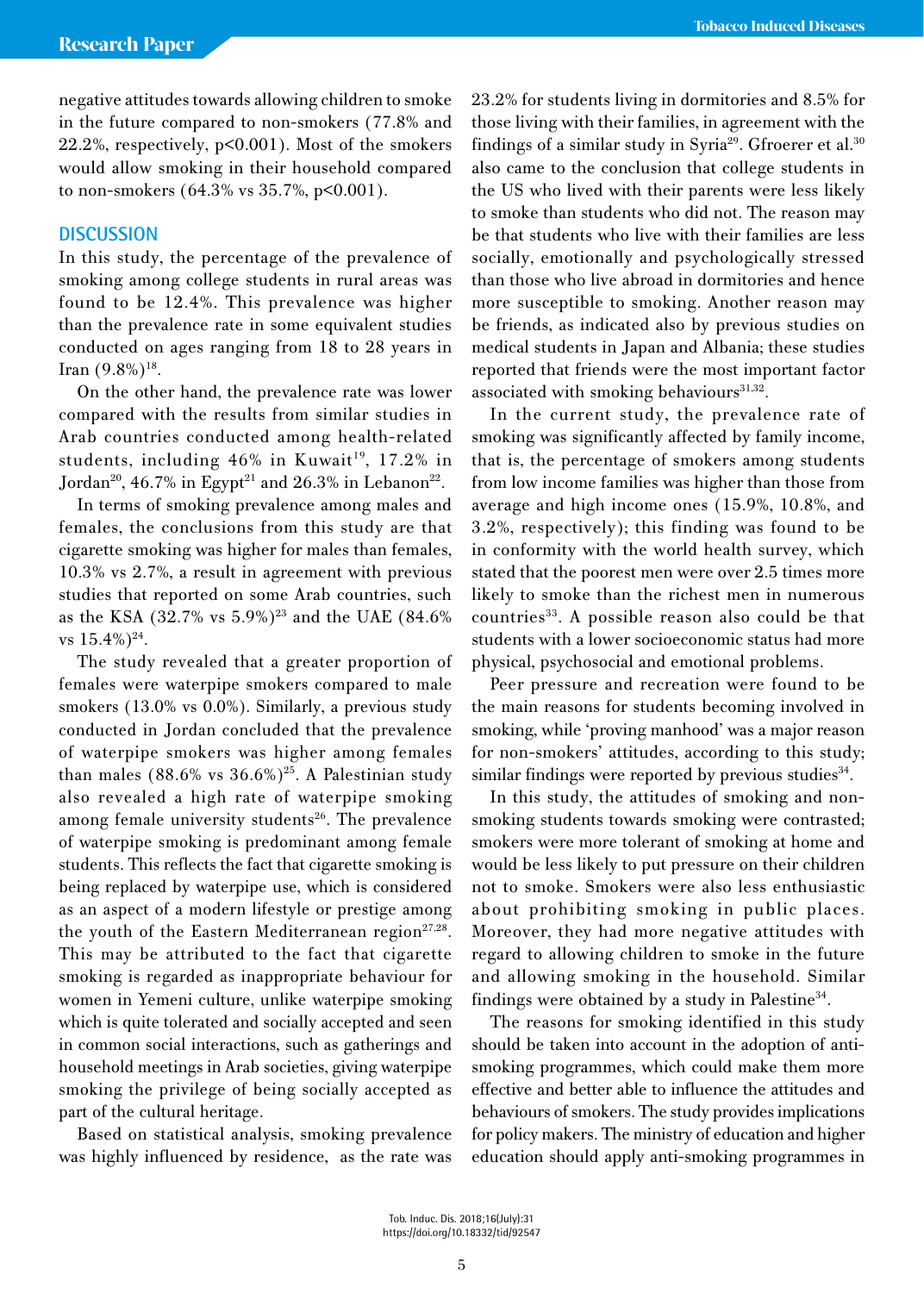all universities. Programmes need to be established that involve teenagers and youths as educators, and they should be supplied with correct and suitable information about the health consequences of smoking to educate the community. In addition, the media can assist in publicizing the anti-smoking messages to the whole population in Yemen.

#### **Strengths and limitations**

This study was the first student-based survey on the prevalence of smoking and its associated factors on students of health-related departments at a community college in the Hajja province of Yemen. It demonstrated the prevalence of smoking among students and associated factors in a rural area of Yemen. The study covered three health-related departments out of seven in the community college in a rural area. Hence, the results can be generalized to similar areas with similar social characteristics.

We believe our study has some limitations. First, since it was a cross-sectional study, the reported findings might be affected by reporting bias and the data may reflect respondents' subjective perceptions. Second, since the studied sample size of students from the rural area of the Hajja province was not relatively large, the applicability of the results to urban areas may be limited. Third, we did not examine the effects of cigarette and waterpipe smoking on rural areas. Hence, further studies are needed to clarify the effects of all kinds of smoking in the rural areas of Yemen.

# **CONCLUSIONS**

The prevalence of smoking among college students in the rural area of the current study was found to be lower than that released by the WHO report<sup>12</sup> of 2017.

This study also revealed that male students were cigarette smokers, while females were waterpipe smokers. The prevalence of waterpipe users among females, as opposed to males, is a matter of concern. Factors such as sex, residence and family income were strongly associated with smoking prevalence. Youth from both genders have an ongoing attraction to cigarettes and waterpipes. An indication of a growth in tobacco use can be concluded. This necessitates the development of smoking cessation programmes, awareness raising and the promotion of anti-smoking attitudes in schools, colleges and universities in

the region. Adopting anti-smoking programmes to prevent the harmful effects of smoking are urgently required in these colleges. Information on tobacco control policies should be widely disseminated.

#### **REFERENCES**

- 1. World Health Organization. WHO Report on the Global Tobacco Epidemic, 2011: Warning about the Dangers of Tobacco. http://www. who.int/ tobacco/global\_ report/2011/ appendix\_vii/en/index.html. Published, 2011. Accessed July 21, 2017.
- 2. World Health Organization. Combating the tobacco epidemic. In: World Health Organization, ed. Making a difference in people's lives. Geneva: World Health Organization; 1999.
- 3. Fakhfakh R, Hsairi M, Maalej M, Achour N, Nacef T. Tobacco use in Tunisia: behaviour and awareness. Bull World Health Organ. 2002;80:350-356.
- 4. Maziak W, Ward KD, Afifi Soweid RA, Eissenberg T. Tobacco smoking using a waterpipe: a re-emerging strain in a global epidemic. Tob Control. 2004;13:327- 333. doi:10.1136/tc.2004.008169
- 5. World Health Organization. WHO Report on the Global Tobacco Epidemic, the manpower package. Geneva: World Health Organization; 2008.
- 6. The global youth tobacco survey collaborative group. Tobacco use among youth: a cross-country comparison. Tob Control. 2002;11:252-270. doi:10.1136/tc.11.3.252
- 7. Hill Rice V, Weglicki L, Kulwicki A, Jamil H, Baker O. Arab American adolescent tobacco use. New Orleans, SRNT, 2003.
- 8. Jradi H, Wewers ME, Pirie PR, Binkley PF, Ferketich K. Cigarette and waterpipe smoking associated knowledge and behaviour among medical students in Lebanon. EMHJ. 2013;19:861-868. doi:10.26719/2013.19.10.861
- 9. Khabour OF, Alzoubi KH, Eissenberg T, et al. Waterpipe tobacco and cigarette smoking among university students in Jordan. Int J Tuberc Lung Dis. 2012;16:986- 992. doi:10.5588/ijtld.11.0764
- 10. World Health Organization. Health Statistics 2012. http:// www.who.int/gho/ publications/ world\_health\_statistics/ EN\_WHS2012\_Full.pdf. Accessed July 21, 2017.
- 11. Global Adult Tobacco Survey: GATS Qatar 2013 fact sheet. Doha: Government of Qatar.
- 12. WHO report on the global tobacco epidemic, 2017. http://www.who.int/tobacco/ surveillance/ policy/ country profile/yem.pdf. Accessed July 21, 2017.
- 13. World Health Organization. Global Youth Tobacco Survey (GYTS). http://www.who. int/ tobacco/surveillance/ gyts/en/. Accessed July 21, 2017.
- 14. World Health Organization. WHO/CDC Global Health Professional Survey (GHPS). http:// www.who.int/ tobacco/surveillance/ ghps/en/. Accessed July 21, 2017.
- 15. Maziak W, Ward KD, Soweid RA, Eissenberg T. Standardizing